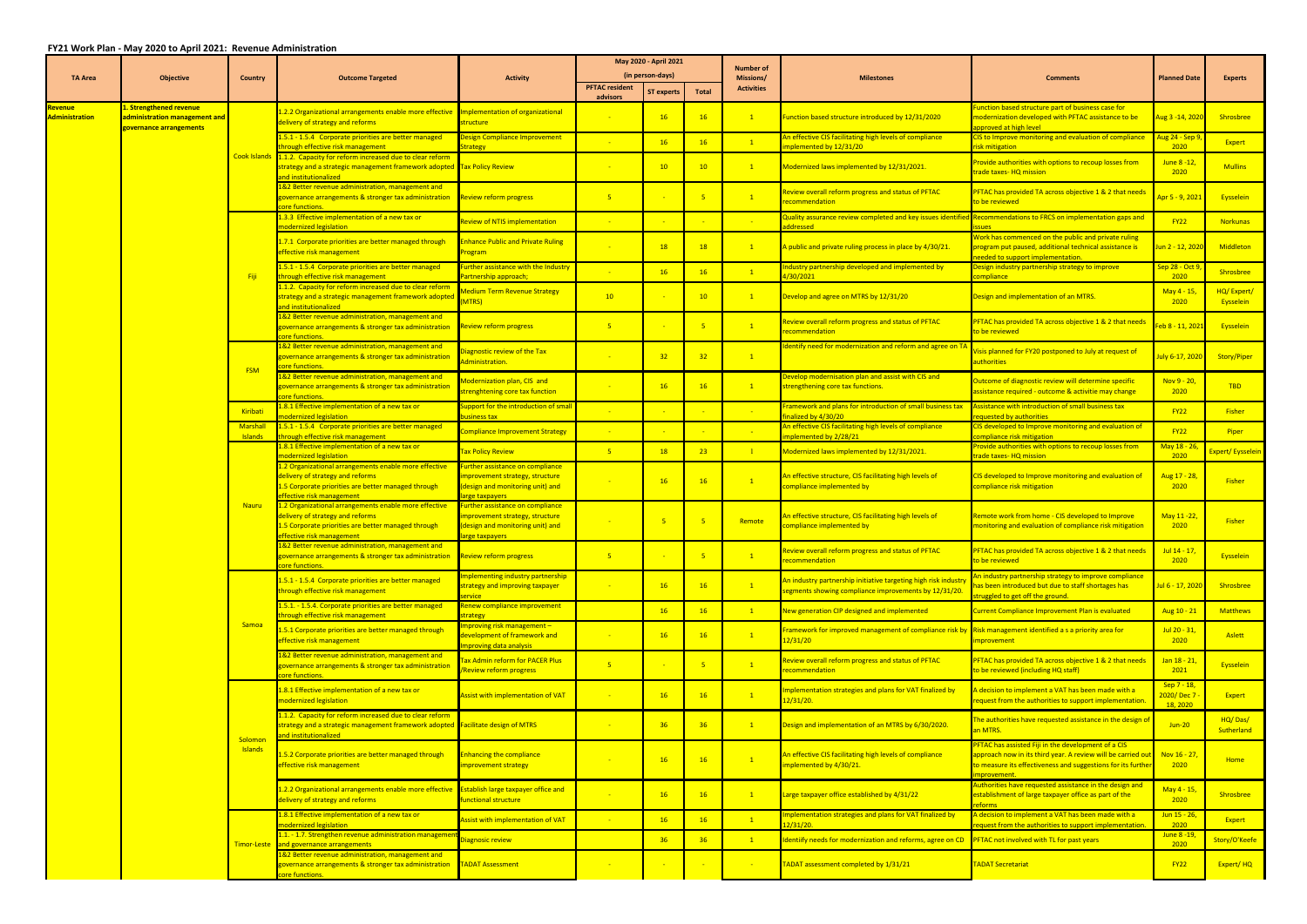|                           |                                                                                                |                     | 82 Better revenue administration, management and<br>governance arrangements & stronger tax administration<br>core functions.                                                                                                             | <b>FADAT Assessment</b>                                                                                            |                | 16 <sup>2</sup> | 16             | $\mathbf{1}$    | TADAT assessment completed by 4/31/21                                                                                                                                                   | <b>FADAT Secretariat</b>                                                                                                                                                                                         | Mar 8 - 19,<br>2021                   | Expert/HQ                          |
|---------------------------|------------------------------------------------------------------------------------------------|---------------------|------------------------------------------------------------------------------------------------------------------------------------------------------------------------------------------------------------------------------------------|--------------------------------------------------------------------------------------------------------------------|----------------|-----------------|----------------|-----------------|-----------------------------------------------------------------------------------------------------------------------------------------------------------------------------------------|------------------------------------------------------------------------------------------------------------------------------------------------------------------------------------------------------------------|---------------------------------------|------------------------------------|
|                           |                                                                                                |                     | 1.5.1.-1.5.4. Corporate priorities are better managed<br>hrough effective risk management                                                                                                                                                | mplementing industry partnership<br>strategy                                                                       |                | 16              | 16             | $\boxed{1}$     | An industry partnership initiative implemented targeting h<br>risk industry segments showing compliance improvements by has been introduced but due to staff shortages has<br>12/31/20. | An industry partnership strategy to improve compliance<br>truggled to get off the ground.                                                                                                                        | l <mark>un 1 - 12, 202</mark>         | Shrosbree                          |
|                           |                                                                                                | Tonga               | 1.5.2 Corporate priorities are better managed through<br>effective risk management                                                                                                                                                       | mproving Risk management and<br>compliance improvement strategy;                                                   |                |                 | 16             | $\mathbf{1}$    | An effective CIS facilitating high levels of compliance<br>implemented by 12/31/20.                                                                                                     | PFTAC has assisted Fiji in the development of a CIS<br>approach now in its third year. A review will be carried out Aug 24 - Sep 4<br>to measure its effectiveness and suggestions for its furthe<br>mprovement. | 2020                                  | <b>Home</b>                        |
|                           |                                                                                                |                     | 1&2 Better revenue administration, management and<br>overnance arrangements & stronger tax administration<br>ore functions.                                                                                                              | Review reform progress                                                                                             | 5 <sub>1</sub> |                 | 5 <sub>1</sub> | $\sqrt{1}$      | Review overall reform progress and status of PFTAC<br>recommendation                                                                                                                    | PFTAC has provided TA across objective 1 & 2 that needs<br>to be reviewed                                                                                                                                        | Sep 21 - 25,<br>2020                  | Eysselein                          |
|                           |                                                                                                | <b>Tuvalu</b>       | 1.2 Organizational arrangements enable more effective<br>delivery of strategy and reforms<br>1.5 Corporate priorities are better managed through<br>effective risk management                                                            | mplementation and enhancement<br>compliance improvement strategy,<br>arge taxpayers, Improving taxpayer<br>ervices |                |                 | $\overline{9}$ | $\mathbf{1}$    | An effective CIS facilitating high levels of compliance<br>implemented by 10/31/20                                                                                                      | CIS developed to Improve monitoring and evaluation of<br>compliance risk mitigation                                                                                                                              | <mark>Jun 15 - 26,</mark><br>2020     | <b>Fisher</b>                      |
|                           |                                                                                                |                     | 1.1 Capacity for reform increased due to clear reform<br>strategy and a strategic management framework adopted<br>nd institutionalised                                                                                                   | <b>PACER Plus Tax Policy</b>                                                                                       | $\sim$         |                 | 9              | $\mathbf{1}$    |                                                                                                                                                                                         |                                                                                                                                                                                                                  |                                       | <b>Mullins</b>                     |
|                           |                                                                                                |                     | 1.5.2 Corporate priorities are better managed through<br>effective risk management                                                                                                                                                       | urther assistance with compliance<br>mprovement strategy                                                           |                | 16              | 16             | $\mathbf{1}$    | An effective CIS facilitating high levels of compliance<br>mplemented by 12/31/20                                                                                                       | CIS developed to Improve monitoring and evaluation of<br>compliance risk mitigation                                                                                                                              | <mark>0ct 5 - 16, 202</mark>          | Shrosbree                          |
|                           |                                                                                                |                     | 1.1.1 Capacity for reform increased due to clear reform<br>strategy and a strategic management framework adopted Develop strategic plan<br>and institutionalized                                                                         |                                                                                                                    | $\sim$ $ \sim$ |                 |                |                 | Strategic plan approved and implementation started by<br>12/31/20                                                                                                                       | Assistance with development of strategic plans requested<br>by authorities                                                                                                                                       | <b>FY22</b>                           | Expert                             |
|                           |                                                                                                | Vanuatu             | 1&2 Better revenue administration, management and<br>governance arrangements & stronger tax administration<br>ore functions.                                                                                                             | <b>ADAT Assessment</b>                                                                                             |                | 16              | 16             | $\mathbf{1}$    | TADAT assessment completed by 11/30/20                                                                                                                                                  | <b>FADAT Secretariat</b>                                                                                                                                                                                         | Nov 16 - 24,<br>2020                  | Expert                             |
|                           |                                                                                                |                     | 1&2 Better revenue administration, management and<br>governance arrangements & stronger tax administration<br>ore functions.                                                                                                             | Review reform progress                                                                                             | $-5$           |                 | 5 <sub>5</sub> | $\mathbf{1}$    | Review overall reform progress and status of PFTAC<br>ecommendation                                                                                                                     | PFTAC has provided TA across objective 1 & 2 that needs<br>to be reviewed                                                                                                                                        | Oct 20 - 23,<br>2020, 2020            | Eysselein                          |
|                           |                                                                                                | Regional            | 2 Organizational arrangements enable more effective<br>delivery of strategy and reforms                                                                                                                                                  | <b>Managing Large taxpayers</b>                                                                                    | $\overline{4}$ | 20              | 24             | $\vert 1 \vert$ | Workshop on LTO delivered by 6/30/2020                                                                                                                                                  | Concept of large taxpayer office as key part of mobilizing<br>revenue to be understood                                                                                                                           | May 54 to 7<br>2020                   | Scott<br>Shrosbree/Eyssel<br>ein a |
|                           |                                                                                                |                     | 5 Corporate priorities are better managed through<br>ffective risk management                                                                                                                                                            | <b>Managing Compliance Improvemen</b><br>& Effective Data Analysis                                                 | $\overline{4}$ | 20 <sub>2</sub> | 24             | $\mathbf{1}$    | Workshop on CIS delivered by 8/31/2020                                                                                                                                                  | CIS developed to Improve monitoring and evaluation of<br>compliance risk mitigation                                                                                                                              | ul 20 -23, 2020                       | Aslett/Piper/<br>Eysselein         |
|                           |                                                                                                |                     | 1.5 Corporate priorities are better managed through<br>ffective risk management                                                                                                                                                          | <b>Workshop on Compliance</b><br>mprovement Model                                                                  |                |                 |                |                 | Workshop on CIS delivered by 10/31/2020                                                                                                                                                 | CIS developed to Improve monitoring and evaluation of<br>ompliance risk mitigation                                                                                                                               | <b>FY22</b>                           | ott/Shrosbree/E<br>ysselein        |
|                           |                                                                                                |                     | 1.5 Corporate priorities are better managed through<br>ffective risk management                                                                                                                                                          | <mark>SORA Workshop</mark>                                                                                         | $\sqrt{4}$     |                 | $\overline{4}$ | $\mathbf{1}$    | Workshop on ISORA delivered by 10/31/2020                                                                                                                                               |                                                                                                                                                                                                                  |                                       | Eysselein                          |
| Revenue<br>Administration | 2. Strengthened core functions<br>evidenced by an accurate<br>taxpayer base, taxpayer services | Cook Islands        | 2.3 - 2.4 A larger proportion of taxpayers meet their filings Strengthen Debt and Returns<br>and payments obligations as required by law                                                                                                 | management                                                                                                         |                | 16              | 16             | $\blacksquare$  | On-time filing and payments operating at improved efficien<br>levels by 31/12/2020 and measured against TADAT<br>dimensions.                                                            | TA assistance requested by the authorities to improve<br>current returns and payment compliance levels.                                                                                                          | Jul 20 - 31,<br>2020                  | Piper                              |
|                           |                                                                                                |                     | 2.5.1 Audit and other verification programs more<br>ffectively ensure accuracy of reporting                                                                                                                                              | Strengthen audit function                                                                                          |                | 16              | 16             |                 | The audit function operating at improved efficiency levels by<br>31/12/2020 and measured against TADAT dimensions.                                                                      | The authorities have requested TA to assist in building<br>audit function and capability.                                                                                                                        | Sep 7 - 18, 202                       | Home                               |
|                           |                                                                                                |                     | 2.3 - 2.4 A larger proportion of taxpayers meet their filings<br>and payments obligations as required by law                                                                                                                             | Strengthen Debt and Returns<br>management                                                                          |                | 16              | 16             |                 | On-time filing and payments operating at improved efficier<br>levels by 31/12/2020 and measured against TADAT<br>dimensions.                                                            | TA assistance requested by the authorities to improve<br>current returns and payment compliance levels.                                                                                                          | Jul 20 - 31,<br>2020                  | Lawrence                           |
|                           |                                                                                                | Fiji                | .5.1 Audit and other verification programs more<br>effectively ensure accuracy of reporting                                                                                                                                              | Strengthen tax audit function                                                                                      |                | 16              | 16             |                 | The audit function operating at improved efficiency levels by The authorities have requested TA to assist in building<br>2/28/2021 and measured against TADAT dimensions.               | audit function and capability.                                                                                                                                                                                   | iep 28 - Oct 10,<br>2020              | Mathews                            |
|                           |                                                                                                |                     | 2.2.1. Taxpayer services initiatives to support voluntary<br>compliance are strengthened                                                                                                                                                 | nproving taxpayer service with<br>focus on micro-and medium sized<br>businesses                                    |                | 16              | 16             |                 | Improved delivery of taxpayer services by 4/30/2021 and<br>measured against TADAT dimensions.                                                                                           | Assistance with improving taxpayer services requested by<br>authorities                                                                                                                                          | May 5 - 16,<br>2020                   | Scott                              |
|                           |                                                                                                |                     | 2.5.1 Audit and other verification programs more<br>effectively ensure accuracy of reporting                                                                                                                                             | Strengthen tax audit function                                                                                      |                | 16              | 16             |                 | The audit function operating at improved efficiency levels by<br>6/30/2021 and measured against TADAT dimensions.                                                                       | The authorities have requested TA to assist in building<br>audit function and capability.                                                                                                                        | June 8 - 19,<br>2020                  | Bell                               |
|                           |                                                                                                | Kiribati            | 2.2 Taxpayer service initiatives to support voluntary<br>compliance are strengthened<br>2.3 - 2.4 A larger proportion of taxpayers meet their filings tax arrears and returns collections<br>and payments obligations as required by law | Further support on taxpayer services,                                                                              |                | 16              | 16             |                 | Taxpayer Services, on-time filing and payments operating at<br>improved efficiency levels by 31/12/2020 and measured<br>against TADAT dimensions.                                       | TA assistance requested by the authorities to improve<br>current taxpayer services as well as returns and payment<br>compliance levels.                                                                          | Sep 7 - 18, 2020                      | Lawrence                           |
|                           |                                                                                                |                     | 2.3 - 2.4 A larger proportion of taxpayers meet their filings Improving tax arrears and returns<br>and payments obligations as required by law                                                                                           | management                                                                                                         |                |                 |                | <b>College</b>  | On-time filing and payments operating at improved efficier<br>levels by 31/12/2020 and measured against TADAT<br>imensions.                                                             | TA assistance requested by the authorities to improve<br>current returns and payment compliance levels.                                                                                                          | <b>FY22</b>                           | Field                              |
|                           |                                                                                                | Marshall<br>Islands | .5.1 Audit and other verification programs more<br>effectively ensure accuracy of reporting                                                                                                                                              | Strengthen tax audit function<br>(challenges posed by cash economy)                                                |                |                 |                |                 | The audit function operating at improved efficiency levels by The authorities have requested TA to assist in building<br>31/12/2020 and measured against TADAT dimensions.              | audit function and capability.                                                                                                                                                                                   | <b>FY22</b>                           | Sutherland                         |
|                           |                                                                                                |                     | 2.2.2 Taxpayer services initiatives to support voluntary<br>ompliance are strengthened                                                                                                                                                   | Improving taxpayer services                                                                                        |                | 18              | 18             |                 | Improved delivery of taxpayer services by 31/12/2020 and<br>measured against TADAT dimensions.                                                                                          | Assistance with improving taxpayer services requested by<br>authorities                                                                                                                                          | Aug 3 - 14,<br>2020                   | Fisher                             |
|                           |                                                                                                | Niue                | 2.2 - 2.5 Strengthened core tax administration functions                                                                                                                                                                                 | Improve taxpayer services, debt and<br>returns management and audit<br>unction                                     |                |                 |                |                 | Taxpayer services, on-time filing and payments and audit<br>operating at improved efficiency levels by 31/12/2020 and<br>neasured against TADAT dimensions.                             | TA assistance requested by the authorities to improve<br>current returns and payment compliance levels.                                                                                                          | <b>FY22</b>                           | Expert                             |
|                           |                                                                                                | Palau               | 2.2 Taxpayer service initiatives to support voluntary<br>ompliance are strengthened<br>2.3 - 2.4 A larger proportion of taxpayers meet their filings returns management<br>and payments obligations as required by law                   | Improve taxpayer services, debt and                                                                                |                |                 |                |                 | Taxpayer Services, on-time filing and payments operating at<br>improved efficiency levels by 31/12/2020 and measured<br>against TADAT dimensions.                                       | TA assistance requested by the authorities to improve<br>current taxpayer services as well as returns and payment<br>compliance levels.                                                                          | <b>FY22</b>                           | Lawrence                           |
|                           |                                                                                                | PNG                 | 2.1 The integrity of the taxpayer base is strengthened                                                                                                                                                                                   | More accurate and reliable taxpaye<br>information held in centralized<br>database                                  |                | 32              | 32             | $\overline{2}$  | mproved delivery of taxpayer services by 31/12/2020 and<br>measured against TADAT dimensions.                                                                                           | Assistance with improving taxpayer services requested by<br>authorities                                                                                                                                          | May 4 - 15,<br>2020/Sep 7<br>18, 2020 | Scott/Bell                         |
|                           |                                                                                                | Samoa               | 2.3 - 2.4 A larger proportion of taxpayers meet their filings Improving debt and returns<br>and payments obligations as required by law                                                                                                  | management                                                                                                         |                | 16              | 16             | $\mathbf{1}$    | On-time filing and payments operating at improved efficiend<br>levels by 31/12/2020 and measured against TADAT<br>dimensions.                                                           | TA assistance requested by the authorities to improve<br>current returns and payment compliance levels.                                                                                                          | Jun 15 - 26,<br>2020                  | Scott                              |
|                           |                                                                                                |                     | 2.5.1 Audit and other verification programs more<br>effectively ensure accuracy of reporting                                                                                                                                             | Strengthen tax audit function                                                                                      |                | 16              | 16             |                 | The audit function operating at improved efficiency levels b<br>31/12/2020 and measured against TADAT dimensions.                                                                       | The authorities have requested TA to assist in building<br>audit function and capability.                                                                                                                        | Jun 1 - 12, 2020                      | Sutherland                         |
|                           |                                                                                                | Solomon<br>Islands  | 2.5.1 Audit and other verification programs more<br>effectively ensure accuracy of reporting                                                                                                                                             | Strengthen tax audit function                                                                                      |                | 16              | 16             |                 | The audit function operating at improved efficiency levels by<br>31/12/2020 and measured against TADAT dimensions.                                                                      | The authorities have requested TA to assist in building<br>audit function and capability.                                                                                                                        | Jul 6 - 17, 2020                      | Sutherland                         |